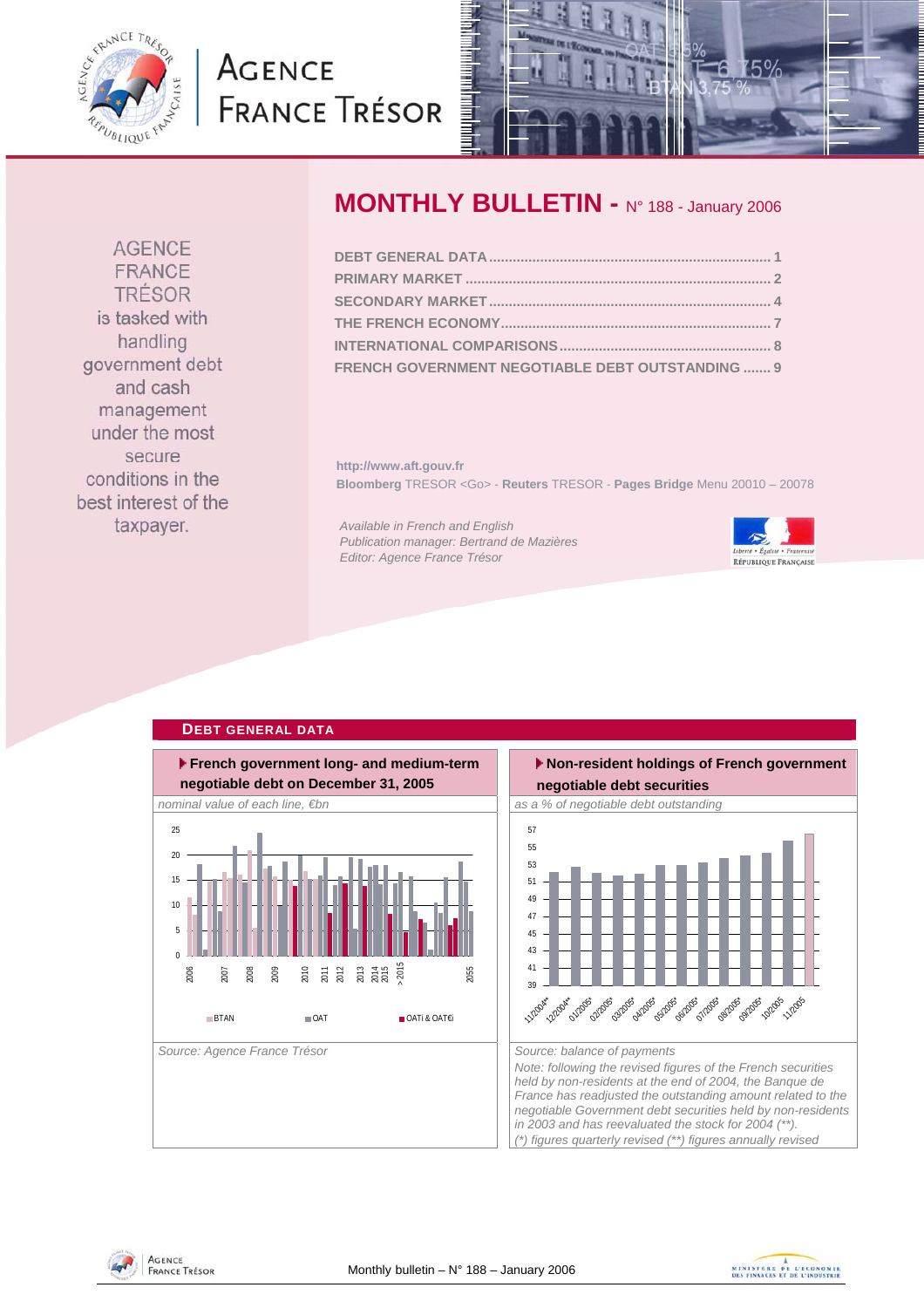#### **PRIMARY MARKET**

<span id="page-1-0"></span>

|                               | auction date<br>settlement date | 2<br>5 | 9  | <b>BTF</b><br>16 | 23    |                                                       | <b>BTAN / index linked OAT</b> | <b>OAT</b> |
|-------------------------------|---------------------------------|--------|----|------------------|-------|-------------------------------------------------------|--------------------------------|------------|
| January 2006<br>February 2006 |                                 |        |    |                  |       |                                                       |                                |            |
|                               |                                 |        |    |                  |       | 30                                                    | 19                             | 5          |
|                               |                                 |        | 12 | 19               | 26    | 2 Feb                                                 | 24                             | 10         |
|                               | auction date                    | 6      | 13 | 20               | 27    |                                                       | 16                             |            |
|                               | settlement date                 | 9      | 16 | 23               | 2 Mar |                                                       | 21                             |            |
|                               |                                 |        |    |                  |       | anticipated or delayed auctions (bank holidays, etc.) |                                |            |

00.00.0









00.00.07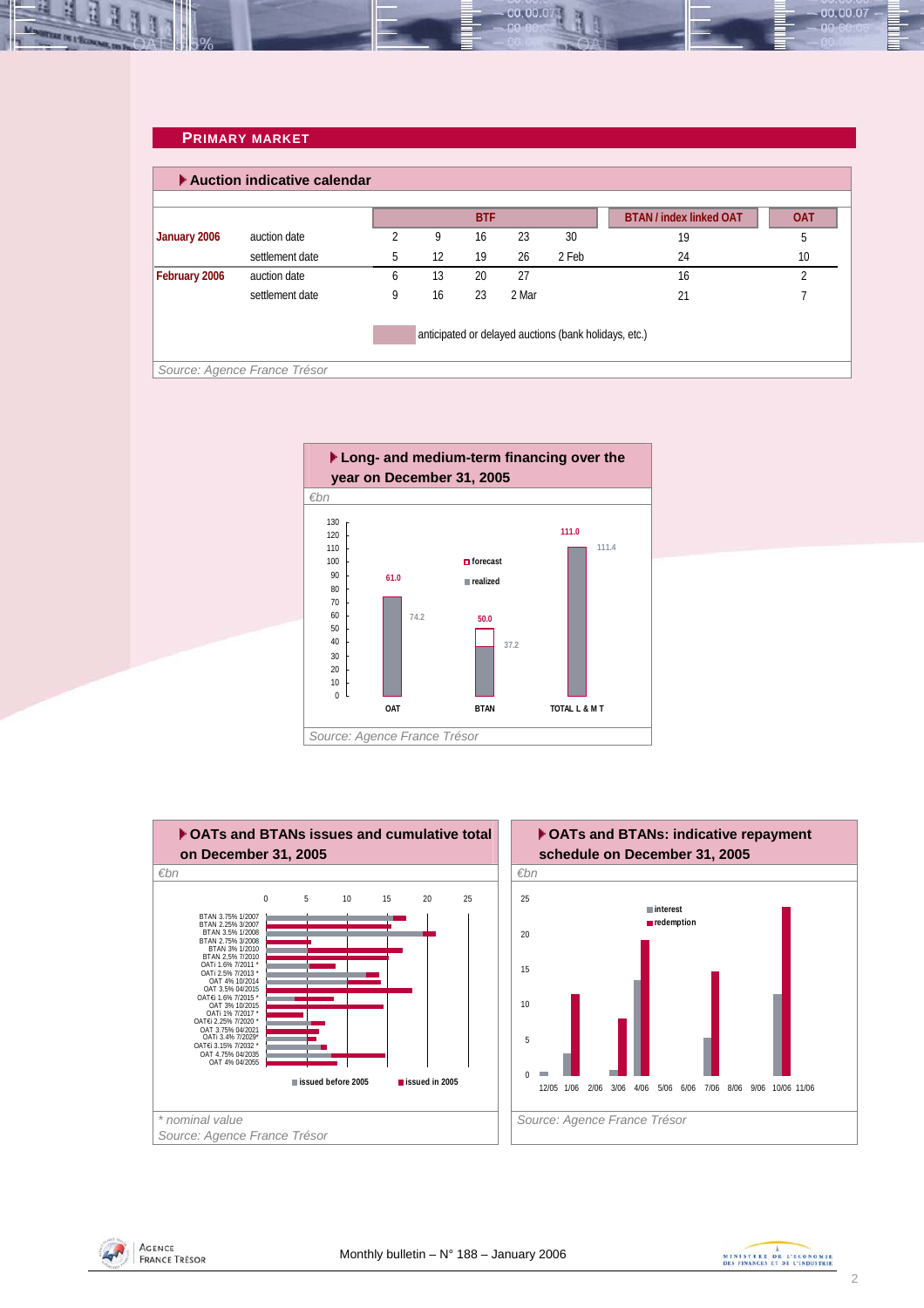

#### **OAT and BTAN auctions – December 2005**

*€m*

*No auction in December* 

*Source: Agence France Trésor* 

| ▶ BTF auctions - December 2005 |            |            |            |            |
|--------------------------------|------------|------------|------------|------------|
| $\epsilon$ m                   |            |            |            |            |
|                                | <b>BTF</b> | <b>BTF</b> | <b>BTF</b> | <b>BTF</b> |
|                                | 1 month    | 3 month    | 6 month    | 1 year     |
| <b>Auction date</b>            |            | 12/5/2005  |            | 12/5/2005  |
| Settlement date                |            | 12/8/2005  |            | 12/8/2005  |
| Maturity                       |            | 3/9/2006   |            | 11/23/2006 |
| <b>Total issued amount</b>     |            | 2,032      |            | 2,055      |
| Weighted average rate          |            | 2.313%     |            | 2.578%     |
| <b>Auction date</b>            |            | 12/12/2005 | 12/12/2005 |            |
| Settlement date                |            | 12/15/2005 | 12/15/2005 |            |
| Maturity                       |            | 3/9/2006   | 5/24/2006  |            |
| <b>Total issued amount</b>     |            | 2,007      | 1,904      |            |
| Weighted average rate          |            | 2.308%     | 2.436%     |            |
| <b>Auction date</b>            |            | 12/19/2005 |            | 12/19/2005 |
| Settlement date                |            | 12/22/2005 |            | 12/22/2005 |
| Maturity                       |            | 3/23/2006  |            | 12/21/2006 |
| <b>Total issued amount</b>     |            | 2,002      |            | 1,702      |
| Weighted average rate          |            | 2.350%     |            | 2.701%     |
| <b>Auction date</b>            |            | 12/27/2005 |            |            |
| Settlement date                |            | 12/29/2005 |            |            |
| Maturity                       |            | 3/23/2006  |            |            |
| <b>Total issued amount</b>     |            | 2,001      |            |            |
| Weighted average rate          |            | 2.359%     |            |            |

*Source: Agence France Trésor* 



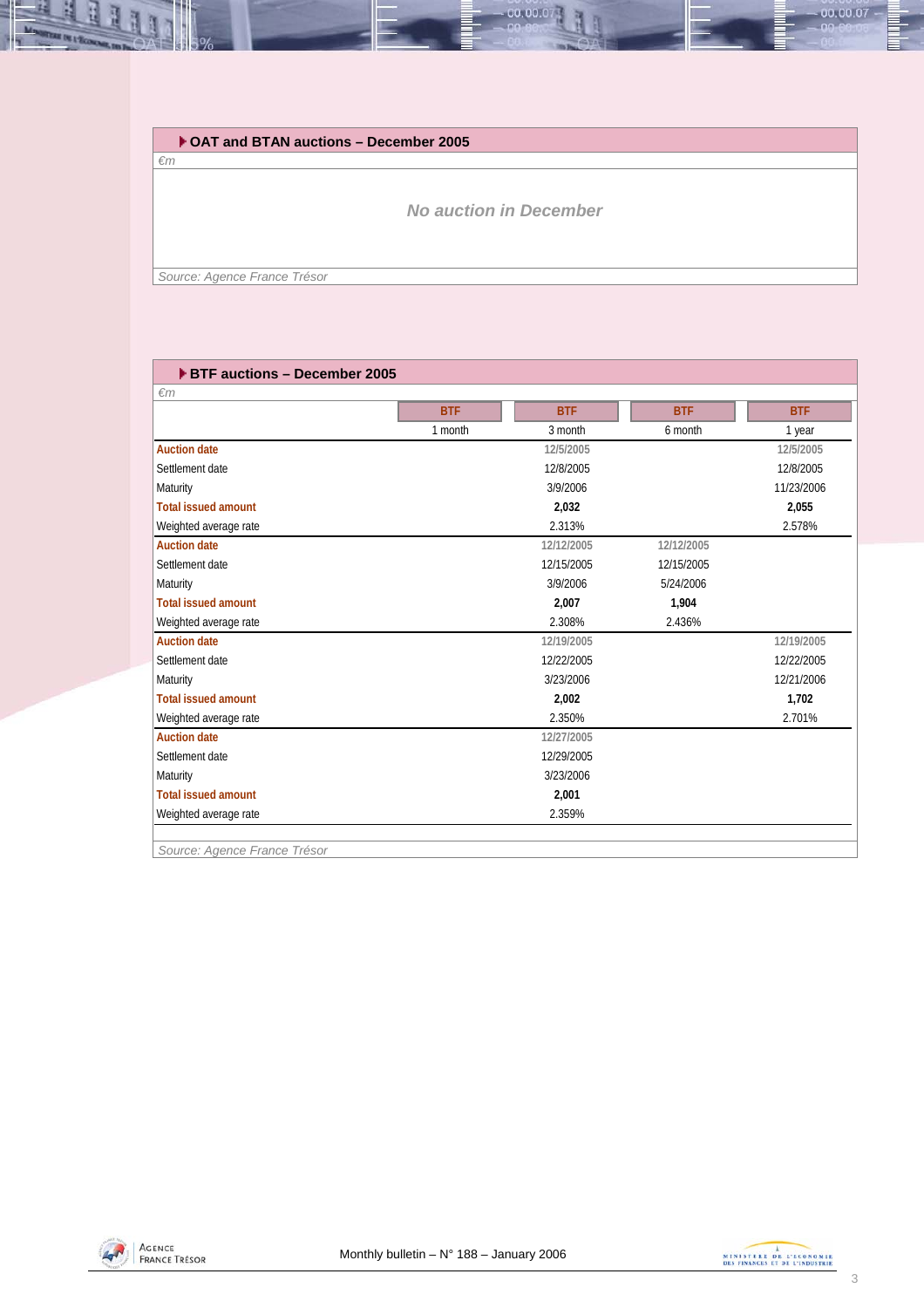<span id="page-3-0"></span>







*(1) difference between the yield of the OAT 4% April 2013 and the yield of the OATi 2.5% July 2013 (2) difference between the yield of the OAT 5% April 2012 and the yield of the OAT€i 3% July 2012 (3) difference between the yield of the OAT 5.5% April 2029 and the yield of the OATi 3.4% July 2029 (4) difference between the yield of the OAT 5.75% October 2032 and the yield of the OAT€i 3.15% July 2032* 

| $\varepsilon$ bn                        |         |          |          |          |         |          |          |
|-----------------------------------------|---------|----------|----------|----------|---------|----------|----------|
|                                         | end     | end      | end      | end      | end     | November | December |
|                                         | 2000    | 2001     | 2002     | 2003     | 2004    | 2005     | 2005     |
| Negotiable government debt              |         |          |          |          |         |          |          |
| outstanding                             | 616     | 653      | 717      | 788      | 833     | 876      | 877      |
| <b>OAT</b>                              | 419     | 443      | 478      | 512      | 552     | 593      | 593      |
| <b>BTAN</b>                             | 154     | 158      | 151      | 167      | 184     | 190      | 189      |
| <b>BTF</b>                              | 43      | 52       | 88       | 109      | 97      | 93       | 95       |
| Swaps outstanding                       | III     | 37       | 61       | 61       | 61      | 58       | 52       |
| Average maturity of the negotiable debt |         |          |          |          |         |          |          |
| before swaps                            | 6 years | 6 years  | 5 years  | 5 years  | 6 years | 6 years  | 6 years  |
|                                         | 64 days | 47 days  | 343 days | 297 days | 79 days | 298 days | 267 days |
| after swaps                             | III     | 5 years  | 5 years  | 5 years  | 6 years | 6 years  | 6 years  |
|                                         | III     | 358 days | 266 days | 235 days | 33 days | 258 days | 228 days |



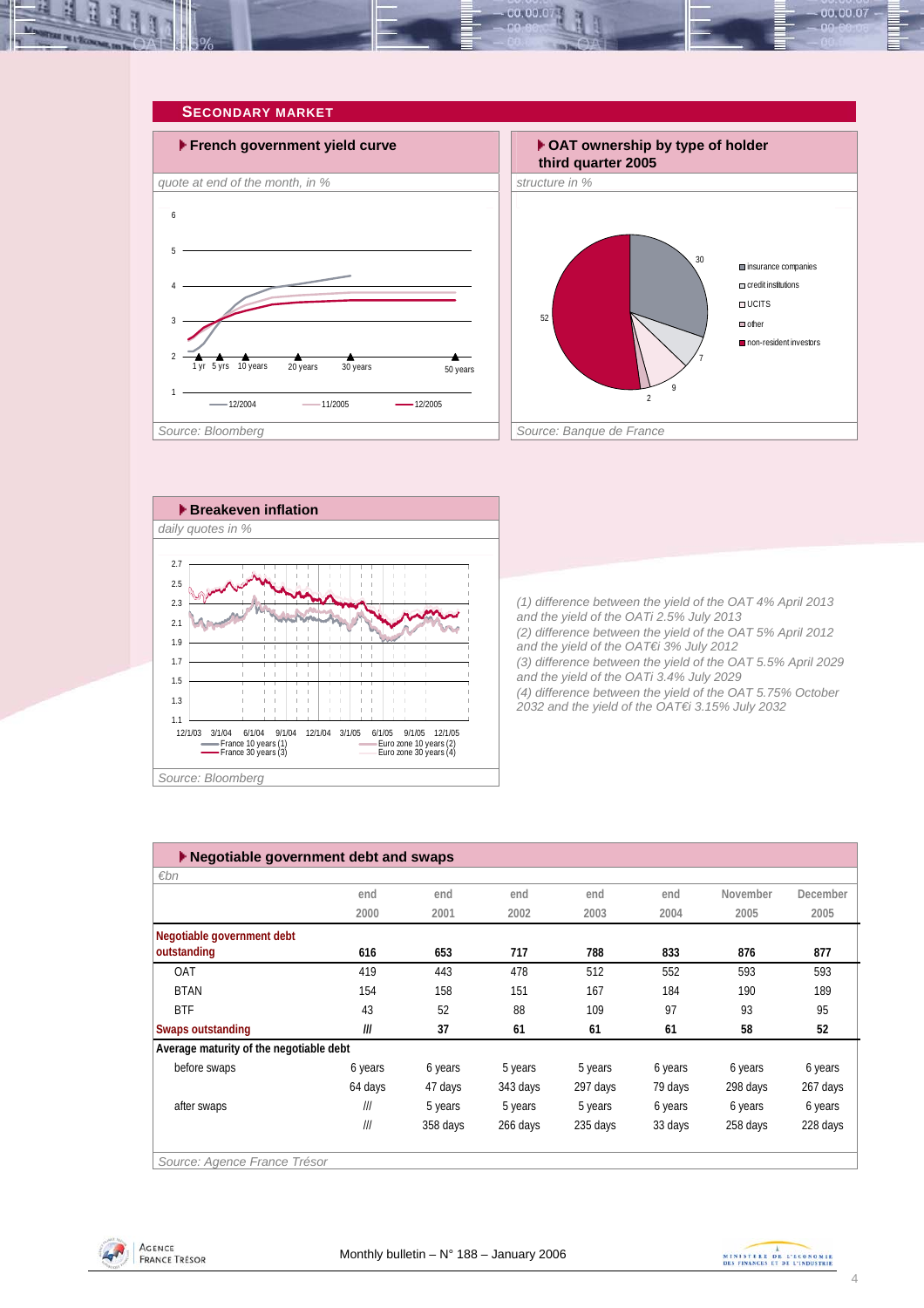





*Source: Natexis Banque Populaire, Datastream*





00.00.07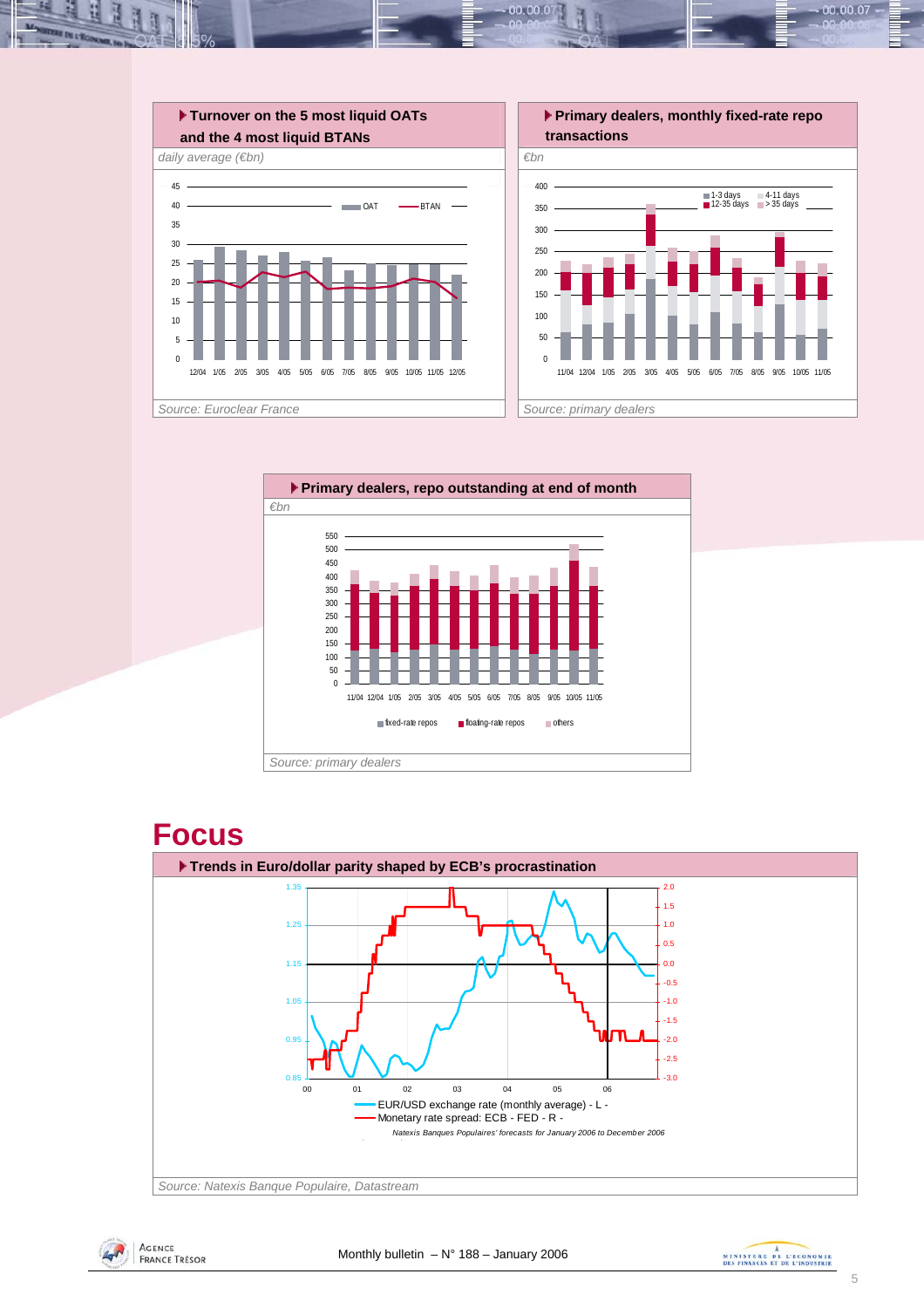## Towards a fresh drop in the euro/dollar rate in 2006?

Approximately one year ago, the euro was worth 1.35 dollars and we were among the first to forecast a significant fall in the single currency's value for 2005. Now we see that the depreciation has, in fact, occurred, but fresh bullish speculation seems to be taking hold. Be that as it may, after rebounding at the start of the year, in our opinion, the euro should gradually return to its downward path. There are a number of reasons for this.

First, the euro's decline in 2005 was attributable to four main factors. First, markets finally factored in lacklustre growth in the eurozone and the damage that an excessively strong euro could wreak in the region. Second, investors understood all too well that US growth would remain robust. Third, they also factored in that, in addition to structurally anaemic growth, the eurozone and its member states would remain politically fragile (witness the No vote in the referenda on the European Constitution held in France and the Netherlands).

However, these developments might not have been enough to trigger a weakening of the euro, without the presence of a fourth factor, which constituted our principal argument in favour of euro depreciation exactly a year ago, i.e. the sharp increase in the interest-rate differential between the US and the eurozone of up to 200 basis points on 1 November.

For 2006, despite the growth differentials and credibility gaps that are likely to remain to the dollar's advantage, the key to the greenback's trend should lie mainly in changes in the interest-rate differential between the Fed and the ECB.

For Q1 2006, we unfortunately anticipate an extension of the recent uptrend in the euro. Given the cyclical improvement in eurozone economic activity which, according to the ECB's monetarist orthodoxy, could trigger a slight surge in inflation, the ECB is likely to raise its refi rate by 25 bp as of February (March at the latest), followed by a further hike in April or May. At the same time, underscoring the low inflationary risk in the US and the consolidation of US economic growth at around its structural pace of 3.5%, the Fed is likely to mark a pause in its monetary tightening policy. According to us, the Fed may hike its Fed funds rate by just 25 bp in Q1. In other words, the interest-rate differential between the Fed and the ECB is set to narrow slightly, prompting the markets to favour a rise in the euro against the dollar. The euro is likely to fluctuate around the 1.22 dollar threshold until the Spring. Further out, however, eurozone indicators are set to be penalised by the strength of the euro, with growth slowing, proving that, once again, the ECB has misread the situation, whilst the US economy remains buoyant, prompting the Fed to raise its interest rate to 5% by next Autumn.

Against this backdrop, and even if the ECB over-reacts by raising its refi rate to 3% by next Autumn, the interest-rate differential should move back to 200 basis points, enabling the euro/dollar parity to move back down as of the end of Spring. According to our forecasts, the parity should stand at around 1.15 out to Autumn 2006. This is the eurozone's last chance to reach, or even exceed, a growth rate of 2% in 2006. Let us cross our fingers and hope that the ECB does not, yet again, spoil the eurozone's chances.

> **Head of Economic Research Marc Touati Natexis Banques Populaires**

*NB: this Agence France Trésor forum offers economists an opportunity to express their personal opinion. Thus, the above article strictly reflects the author's view, and should not be construed as expressing the viewpoints of Agence France Trésor or the Ministry of the Economy, Finance and Industry.* 



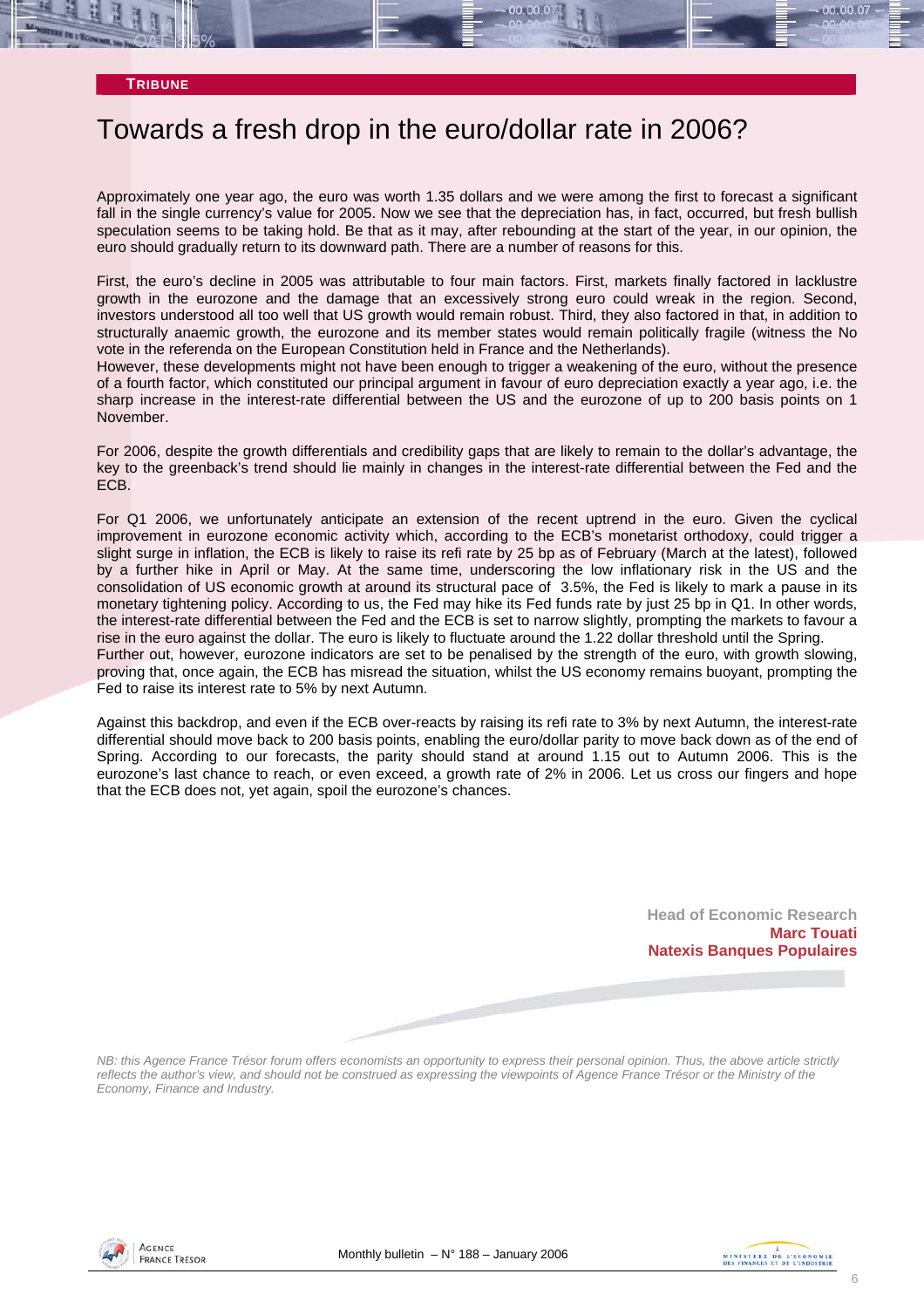<span id="page-6-0"></span>

#### **THE FRENCH ECONOMY**

| Macro-economic forecast    | $\blacktriangleright$ Recent economic indicators |               |          |                                      |
|----------------------------|--------------------------------------------------|---------------|----------|--------------------------------------|
| Real growth rate as a %    |                                                  |               |          |                                      |
|                            | 2004                                             | 2005          | 2006     | Industrial output*, year-on-year     |
| French GDP                 | 2.3                                              | $< 1.5 - 2 >$ | $2 - 25$ | Household consumption*, year-on-year |
| Euro zone GDP              | 2.1                                              | 1.4           | 1.9      | Unemployment rate (ILO)              |
| Household consumption      | 2.0                                              | 2.0           | 2.3      | Consumer prices, year-on-year        |
| <b>Business investment</b> | 2.8                                              | 3.4           | 4.3      | all items                            |
| <b>Exports</b>             | 3.1                                              | 2.5           | 5.0      | all items excluding tobacco          |
| <b>Imports</b>             | 6.9                                              | 5.6           | 5.6      | Trade balance, fob-fob, sa<br>$-2$   |
| Consumer prices            | 2.1                                              | 1.8           | 1.8      | $\mathbf{u}$<br>$-1$                 |
| (year-on-year)             |                                                  |               |          | Current account balance, sa<br>$-3.$ |
|                            |                                                  |               |          | $\mathbf{u}$<br>$-2$                 |

| $\blacktriangleright$ Recent economic indicators |               |            |  |  |  |  |  |  |  |
|--------------------------------------------------|---------------|------------|--|--|--|--|--|--|--|
|                                                  |               |            |  |  |  |  |  |  |  |
| Industrial output*, year-on-year                 | $-1.7%$       | 10/2005    |  |  |  |  |  |  |  |
| Household consumption*, year-on-year             | 3.2%          | 11/2005    |  |  |  |  |  |  |  |
| Unemployment rate (ILO)                          | 9.6%          | 11/2005    |  |  |  |  |  |  |  |
| Consumer prices, year-on-year                    |               |            |  |  |  |  |  |  |  |
| all items                                        | 1.6%          | 11/2005    |  |  |  |  |  |  |  |
| all items excluding tobacco                      | 1.6%          | 11/2005    |  |  |  |  |  |  |  |
| Trade balance, fob-fob, sa                       | $-2.4$ EUR bn | 10/2005    |  |  |  |  |  |  |  |
| H,                                               | $-1.7$ EUR bn | 9/2005     |  |  |  |  |  |  |  |
| Current account balance, sa                      | $-3.4$ EUR bn | 10/2005    |  |  |  |  |  |  |  |
| п<br>п                                           | $-2.3$ EUR bn | 9/2005     |  |  |  |  |  |  |  |
| 10-year interest rate (TEC10)                    | 3.30%         | 12/30/2005 |  |  |  |  |  |  |  |
| 3-month interest rate (Euribor)                  | 2.488%        | 12/30/2005 |  |  |  |  |  |  |  |
| EUR/USD                                          | 1.1797        | 12/30/2005 |  |  |  |  |  |  |  |
| EUR / JPY                                        | 138.90        | 12/30/2005 |  |  |  |  |  |  |  |
|                                                  |               |            |  |  |  |  |  |  |  |

*Source: 2006 Budget Bill \*manufactured goods – Source: Insee ; Ministry of the Economy, Finance and Industry ; Banque de France* 





*€bn As a % of GDP Source: Ministry of the Economy, Finance and Industry for more information: [http://www.minefi.gouv.fr/minefi/chiffres/budget\\_etat/](http://www.minefi.gouv.fr/minefi/chiffres/budget_etat/)* **2003 2004 2003 2004 2005** General budget balance -56.71 -45.41 -60.47 -54.36 -55.41 revenue 221.56 242.99 193.46 210.69 213.09 expenditure 278.27 288.40 253.93 265.05 268.50 **Balance of special** Treasury accounts -0.23 1.53 -4.59 -4.07 -3.16 **General budget outturn -56.94 -43.88 -65.06 -58.43 -58.57 end-of-November level**



*the Economy, Finance and Industry* 



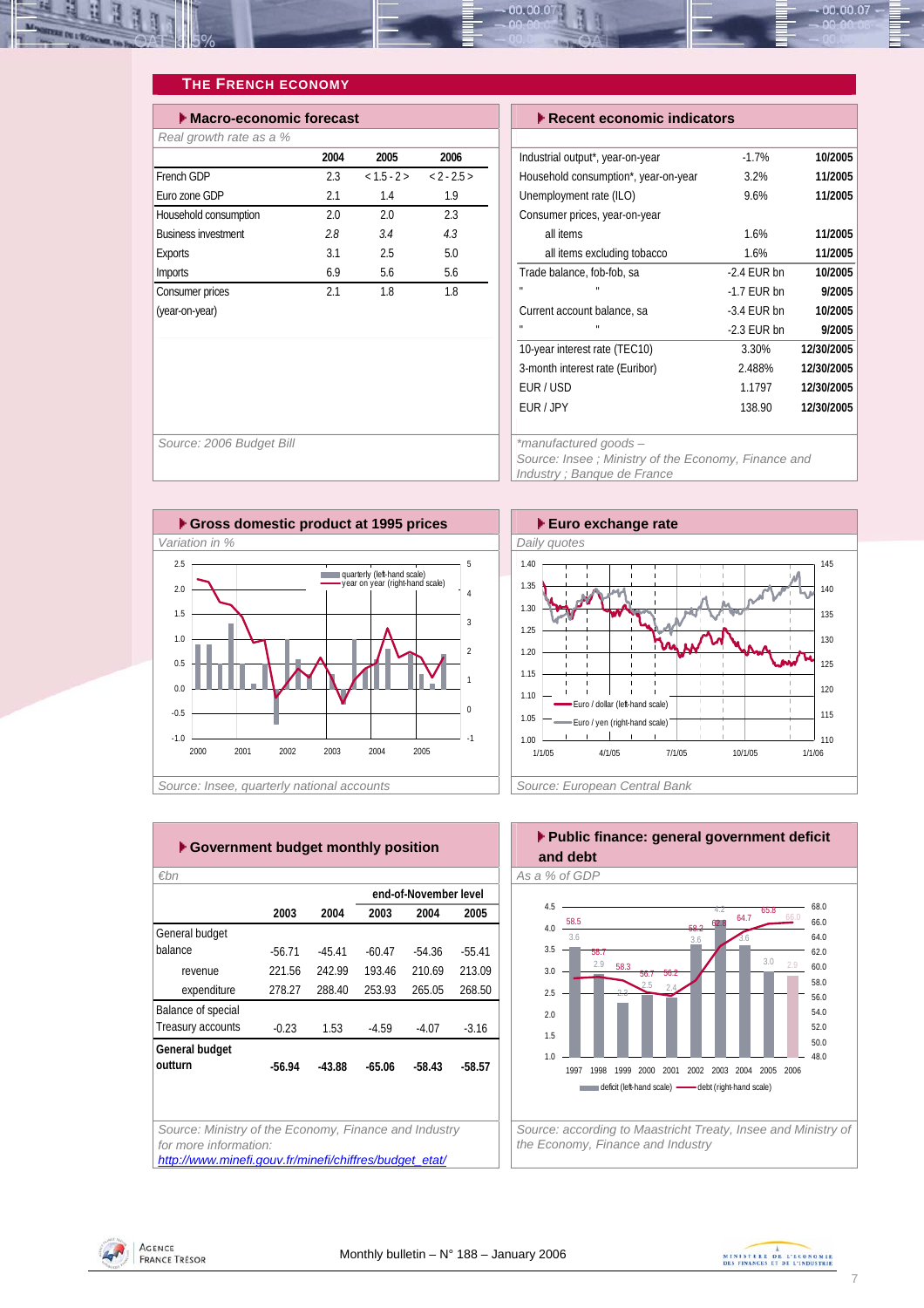<span id="page-7-0"></span>

|    | Timetable for the release of French economic indicators   |    |                                                         |  |  |  |  |  |  |
|----|-----------------------------------------------------------|----|---------------------------------------------------------|--|--|--|--|--|--|
|    | January 2006                                              |    | February 2006                                           |  |  |  |  |  |  |
| 3  | Quarterly national accounts: final results Q3-2005        | 7  | Gross foreign exchange reserves in January              |  |  |  |  |  |  |
| 5  | Household confidence survey: December survey              | 10 | Industrial output in December                           |  |  |  |  |  |  |
| 6  | Gross foreign exchange reserves in December               | 10 | Foreign trade in December                               |  |  |  |  |  |  |
| 10 | Central government budget: statement at end of November   | 14 | Central government budget: statement at end of December |  |  |  |  |  |  |
| 10 | Industrial output in November                             | 17 | Industrial Investments: January survey                  |  |  |  |  |  |  |
| 10 | Cost-of-construction: index Q3-2005                       | 17 | Payroll employment: provisional results Q4-2005         |  |  |  |  |  |  |
| 11 | Foreign trade in November                                 | 17 | Wages: provisional statistics Q4-2005                   |  |  |  |  |  |  |
| 13 | Consumer prices: index for December                       | 17 | Balance of payments in December                         |  |  |  |  |  |  |
| 18 | Balance of payments in November                           | 21 | National quarterly accounts: first results Q4-2005      |  |  |  |  |  |  |
| 20 | Household consumption of manufactured goods in December   | 21 | Consumer prices: index for January                      |  |  |  |  |  |  |
| 25 | Industrial trends: monthly survey for January             | 22 | Household consumption of manufactured goods in January  |  |  |  |  |  |  |
| 30 | Industrial trends: quaterly survey for January            | 22 | Industrial trends: February survey                      |  |  |  |  |  |  |
| 30 | Household confidence survey: January survey               | 28 | Industrial producer prices: January index               |  |  |  |  |  |  |
| 31 | New building starts in December                           | 28 | Job seekers in January                                  |  |  |  |  |  |  |
| 31 | Industrial producer prices: December index                | 28 | New building starts in January                          |  |  |  |  |  |  |
| 31 | Job seekers in December                                   | 28 | Household confidence survey: February survey            |  |  |  |  |  |  |
| 31 | Net foreign exchange reserves in December                 | 28 | Net foreign exchange reserves in January                |  |  |  |  |  |  |
|    |                                                           |    |                                                         |  |  |  |  |  |  |
|    | Harmonized index of consumer prices - Eurozone (Eurostat) |    |                                                         |  |  |  |  |  |  |
|    | Index for December: January 19                            |    |                                                         |  |  |  |  |  |  |
|    | Index for January: February 28                            |    |                                                         |  |  |  |  |  |  |

 $00.00.0$ 



#### **INTERNATIONAL COMPARISONS**







00.00.07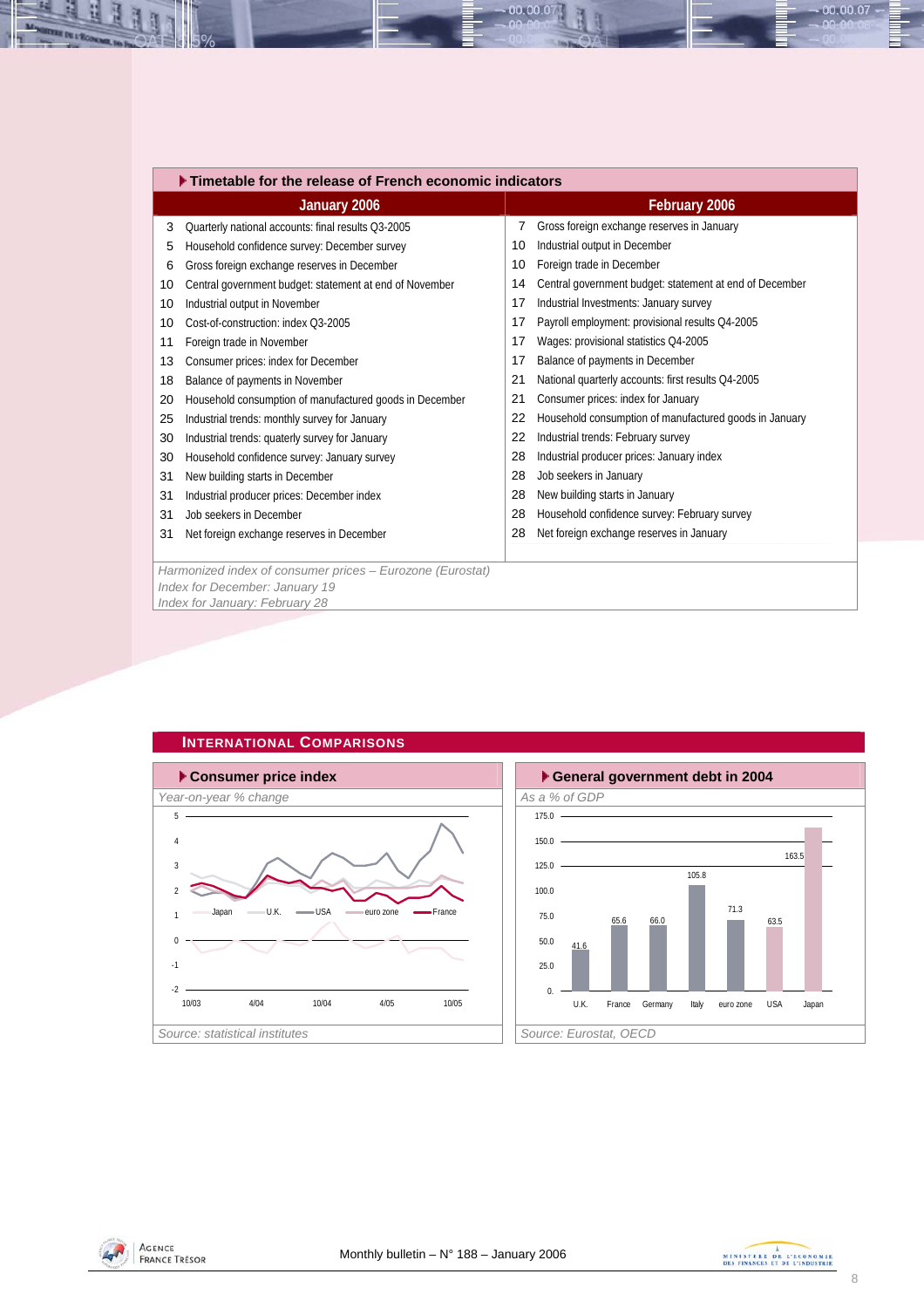#### **FRENCH GOVERNMENT NEGOTIABLE DEBT OUTSTANDING -** *DETTE NEGOCIABLE DE L'ETAT*

 $00.00.07$ 

|                                                                                                | • OAT au 31 décembre 2005 / fungible Treasury bonds at December 31, 2005                                                                                                                                                                                                                            |                                                                                                                                            |                                                            |                                                |                                                                          |                                                                                                              |                                                                                                                                                                                                                                                                  |                                                                                                                   |                                                            |                                |                                    |
|------------------------------------------------------------------------------------------------|-----------------------------------------------------------------------------------------------------------------------------------------------------------------------------------------------------------------------------------------------------------------------------------------------------|--------------------------------------------------------------------------------------------------------------------------------------------|------------------------------------------------------------|------------------------------------------------|--------------------------------------------------------------------------|--------------------------------------------------------------------------------------------------------------|------------------------------------------------------------------------------------------------------------------------------------------------------------------------------------------------------------------------------------------------------------------|-------------------------------------------------------------------------------------------------------------------|------------------------------------------------------------|--------------------------------|------------------------------------|
| <b>CODE ISIN</b><br><b>Euroclear France</b>                                                    | Libellé de l'emprunt /<br><b>Bond</b>                                                                                                                                                                                                                                                               | <b>Encours / Outstanding</b>                                                                                                               | Coefficient<br>d'indexation /<br>indexation<br>coefficient | Valeur nominale/<br>face value                 | démembré<br>/ stripped                                                   | <b>CODE ISIN</b><br>Euroclear France                                                                         | Libellé de l'emprunt /<br><b>Bond</b>                                                                                                                                                                                                                            | <b>Encours / Outstanding</b>                                                                                      | Coefficient<br>d'indexation /<br>indexation<br>coefficient | Valeur nominale/<br>face value | En euros<br>démembré<br>/ stripped |
| FR0000570491<br>FR0000570509<br>FR0000570533<br>FR0000570541 V<br>FR0000570574<br>FR0000570590 | Echéance 2006<br>OAT 7,25% 25 avril 2006<br>OAT 7% 25 avril 2006<br>OAT 6,5% 25 octobre 2006<br>OAT TEC10 25 octobre 2006<br>Échéance 2007<br>OAT 5.5% 25 avril 2007<br>OAT 5,5% 25 octobre 2007                                                                                                    | 43 218 093 816<br>18 180 039 415<br>1 091 244 000<br>15 102 140 991<br>8 844 669 410<br>36 408 826 604<br>21 771 775 424<br>14 637 051 180 |                                                            |                                                | 1565710000<br>422 030 000<br>1 937 900 000<br>654 580 000<br>262 480 000 | FR0010163543<br>FR0010195057<br>FR0010204198<br>FR0010216820<br>FR0010223545<br>FR0010233031<br>FR0010244186 | Echéance 2015<br>OAT 3,5% 25 avril 2015<br>OAT 3,5% 25 avril 2015 mai 2005<br>OAT 3,5% 25 avril 2015 juin 2005<br>OAT 3,5% 25 avril 2015 juillet 2005<br>OAT 3,5% 25 avril 2015 août 2005<br>OAT 3,5% 25 avril 2015 sept 2005<br>OAT 3,5% 25 avril 2015 oct 2005 | 41 029 985 993<br>17 919 182 757<br>18 348 910<br>9859314<br>12 582 178<br>11 069 328<br>27 885 945<br>23 755 253 |                                                            |                                | 21 750 000                         |
| FR0000570632<br>FR0000570665<br>FR0000570673V<br>FR0000571432                                  | Echéance 2008<br>OAT 5,25% 25 avril 2008<br>OAT 8,5% 25 octobre 2008<br>Echéance 2009<br>OAT TEC10 25 janvier 2009<br>OAT 4% 25 avril 2009                                                                                                                                                          | 42 188 093 494<br>24 403 932 367<br>17 784 161 127<br>63 779 293 688<br>9 853 044 498<br>18 640 258 371                                    |                                                            |                                                | 468 930 000<br>4 818 450 000<br>1678 430 000                             | FR0010253195<br>FR0010263285<br>FR0010135525<br>FR0010216481<br>FR0000187361                                 | OAT 3,5% 25 avril 2015 nov 2005<br>OAT 3,5% 25 avril 2015 déc 2005<br>OAT€i 1,6% 25 juillet 2015<br>OAT 3% 25 octobre 2015<br>Echéance 2016<br>OAT 5% 25 octobre 2016                                                                                            | 16 772 978<br>15 857 230<br>8 547 672 100<br>(1)<br>14 427 000 000<br>16 652 000 000<br>16 652 000 000            | 1,02922                                                    | 8 305 000 000                  | 173 600 000<br>1 218 380 000       |
| FR0000571424 I<br>FR0000186199                                                                 | OATi 3% 25 juillet 2009<br>OAT 4% 25 octobre 2009<br>Échéance 2010                                                                                                                                                                                                                                  | 15 441 853 781<br>(1)<br>19 844 137 038<br>31 162 742 970                                                                                  | 1.11805                                                    | 13 811 416 109                                 | 634 450 000                                                              | FR0010235176                                                                                                 | Échéance 2017<br>OATi 1% 25 juillet 2017<br>Échéance 2019                                                                                                                                                                                                        | 4 562 514 600<br>4 562 514 600<br>(1)<br>24 611 285 359                                                           | 1.00740                                                    | 4 529 000 000                  |                                    |
| FR0000186603<br>FR0000187023                                                                   | OAT 5,5% 25 avril 2010<br>OAT 5,5% 25 octobre 2010<br>Echéance 2011                                                                                                                                                                                                                                 | 15 311 719 352<br>15 851 023 618<br>42 491 689 962                                                                                         |                                                            |                                                | 570 670 000<br>2657070000                                                | FR0000189151<br>FR0000570921<br>FR0000570954 C                                                               | OAT 4,25% 25 avril 2019<br>OAT 8,5% 25 octobre 2019<br>ETAT 9,82% 31 décembre 2019                                                                                                                                                                               | 15 754 000 000<br>8 844 392 893<br>12 892 466<br>(2)                                                              |                                                            | 6 692 154                      | 169 350 000<br>4 382 830 000       |
| FR0000570731<br>FR00100943751<br>FR0000187874                                                  | OAT 6,5% 25 avril 2011<br>OATi 1,6% 25 juillet 2011<br>OAT 5% 25 octobre 2011<br>Échéance 2012                                                                                                                                                                                                      | 19 572 445 710<br>8 864 357 920 (1)<br>14 054 886 332<br>56 425 138 683                                                                    | 1.04434                                                    | 8 488 000 000                                  | 926 450 000<br>594 120 000                                               | FR00100505591<br>FR0010192997                                                                                | Echéance 2020<br>OAT€i 2.25% 25 iuillet 2020<br>Echéance 2021<br>OAT 3,75% 25 avril 2021                                                                                                                                                                         | 7 603 338 870<br>7 603 338 870 (1)<br>6 525 000 000<br>6 525 000 000                                              | 1.05033                                                    | 7 239 000 000                  | 295 940 000                        |
| FR0000188328<br>FR0000188013<br>FR0000188690<br>FR0000570780                                   | OAT 5% 25 avril 2012<br>OAT€i 3% 25 juillet 2012<br>OAT 4,75% 25 octobre 2012<br>OAT 8,5% 26 décembre 2012                                                                                                                                                                                          | 15 654 110 580<br>15 731 207 840 (1)<br>19 554 122 924<br>5 485 697 339                                                                    | 1,08536                                                    | 14 494 000 000                                 | 1551450000<br>435 000 000                                                | FR0000571044<br>FR0000571085                                                                                 | Echéance 2022<br>OAT 8,25% 25 avril 2022<br>Echéance 2023<br>OAT 8,5% 25 avril 2023                                                                                                                                                                              | 1 243 939 990<br>1 243 939 990<br>10 606 195 903<br>10 606 195 903                                                |                                                            |                                | 921 650 000<br>7611690000          |
| FR0000188989<br>FR00001889551<br>FR00102235601                                                 | Echéance 2013<br>OAT 4% 25 avril 2013<br>OATi 2,5% 25 juillet 2013<br>OATi 2,5% 25 juillet 2013 août 2005                                                                                                                                                                                           | 51 527 115 374<br>19 137 183 879<br>14 779 854 073 (1)<br>10611(1)                                                                         | 1.06106<br>1.06106                                         | 13 929 329 230<br>10 000                       | 83 900 000                                                               | FR0000571150<br>FR0000571226 C                                                                               | Echéance 2025<br>OAT 6% 25 octobre 2025<br>Échéance 2028<br>OAT zéro coupon 28 mars 2028                                                                                                                                                                         | 8 511 928 118<br>8 511 928 118<br>12 965 236<br>12 965 236 (3)                                                    |                                                            | 46 232 603                     | 3 208 080 000                      |
| FR0010233064<br>FR0010244194 I<br>FR0010253203<br>FR00102632931                                | OATi 2,5% 25 juillet 2013 sept 2005<br>OATi 2,5% 25 juillet 2013 oct 2005<br>OATi 2,5% 25 juillet 2013 nov 2005<br>OATi 2,5% 25 juillet 2013 déc 2005                                                                                                                                               | 275 876 (1)<br>3 193 791 (1)<br>4 282 120 (1)<br>5 5 5 7 3 4 5 (1)                                                                         | 1,06106<br>1,06106<br>1,06106<br>1.06106                   | 260 000<br>3 010 000<br>4 035 700<br>5 237 541 |                                                                          | FR0000571218<br>FR00001864131                                                                                | Échéance 2029<br>OAT 5,5% 25 avril 2029<br>OATi 3,4% 25 juillet 2029<br>Echéance 2032                                                                                                                                                                            | 22 367 998 536<br>15 500 880 458<br>6 867 118 078<br>(1)<br>26 678 985 780                                        | 1.11332                                                    | 6 168 144 000                  | 2 592 230 000                      |
| FR0010011130<br>FR0010061242                                                                   | OAT 4% 25 octobre 2013<br>Échéance 2014<br>OAT 4% 25 avril 2014                                                                                                                                                                                                                                     | 17 596 757 679<br>32 145 724 224<br>18 039 752 234                                                                                         |                                                            |                                                | 76 800 000<br>10 280 000                                                 | FR00001887991<br>FR0000187635                                                                                | OAT€i 3.15% 25 iuillet 2032<br>OAT 5,75% 25 octobre 2032<br>Echéance 2035                                                                                                                                                                                        | 7 940 985 780 (1)<br>18 738 000 000<br>14 664 000 000                                                             | 1.06419                                                    | 7 462 000 000                  | 7 096 250 000                      |
| FR0010112052                                                                                   | OAT 4% 25 octobre 2014                                                                                                                                                                                                                                                                              | 14 105 971 990                                                                                                                             |                                                            |                                                | 55 700 000                                                               | FR0010070060<br>FR0010171975                                                                                 | OAT 4,75% 25 avril 2035<br>Echéance 2055<br>OAT 4% 25 avril 2055                                                                                                                                                                                                 | 14 664 000 000<br>8 780 000 000<br>8780000000                                                                     |                                                            |                                | 2 867 550 000<br>1 007 400 000     |
|                                                                                                | (1) Encours OAT indexées = valeur nominale x coefficient d'indexation / indexed bonds outstanding = face value x indexation coefficient<br>(2) y compris intérêts capitalisés au 31/12/2005 / including coupons capitalized at 12/31/2005; non offerte à la souscription / not open to subscription |                                                                                                                                            |                                                            |                                                |                                                                          |                                                                                                              | <b>Total OAT / total fungible Treasury bonds</b><br>Encours démembré /stripped outstanding                                                                                                                                                                       |                                                                                                                   |                                                            |                                | 593 196 857 200<br>50 971 100 000  |
|                                                                                                | (3) valeur actualisée au 28/03/2005 / actualized value at 03/28/2005 ; non offerte à la souscription / not open to subscription<br>OATi : OAT indexée sur l'indice français des prix à la consommation (hors tabac) / OAT indexed on the French consumer price index (excluding tobacco)            |                                                                                                                                            |                                                            |                                                |                                                                          |                                                                                                              | En % des lignes démembrables<br>As a % of strippable bonds                                                                                                                                                                                                       |                                                                                                                   |                                                            |                                | 10,65%                             |
|                                                                                                | OAT€i : OAT indexée sur l'indice des prix à la consommation harmonisé de la zone euro (hors tabac) / OAT indexed on the eurozone harmonized index of<br>consumer price (excluding tobacco)                                                                                                          |                                                                                                                                            |                                                            |                                                |                                                                          |                                                                                                              | Durée de vie moyenne                                                                                                                                                                                                                                             |                                                                                                                   |                                                            |                                | 9 ans et 80 jours                  |

00.00.07

 $00.00$ 

*OAT€i : OAT indexée sur l'indice des prix à la consommation harmonisé de la zone euro (hors tabac) / OAT indexed on the eurozone harmonized index of consumer price (excluding tobacco)* TEC 10 : taux de l'échéance constante à 10 ans / yield of 10-year constant maturity Treasury **Average maturity** Average maturity **9 years and 80 days** 

<span id="page-8-0"></span>

**DE L'ECON**